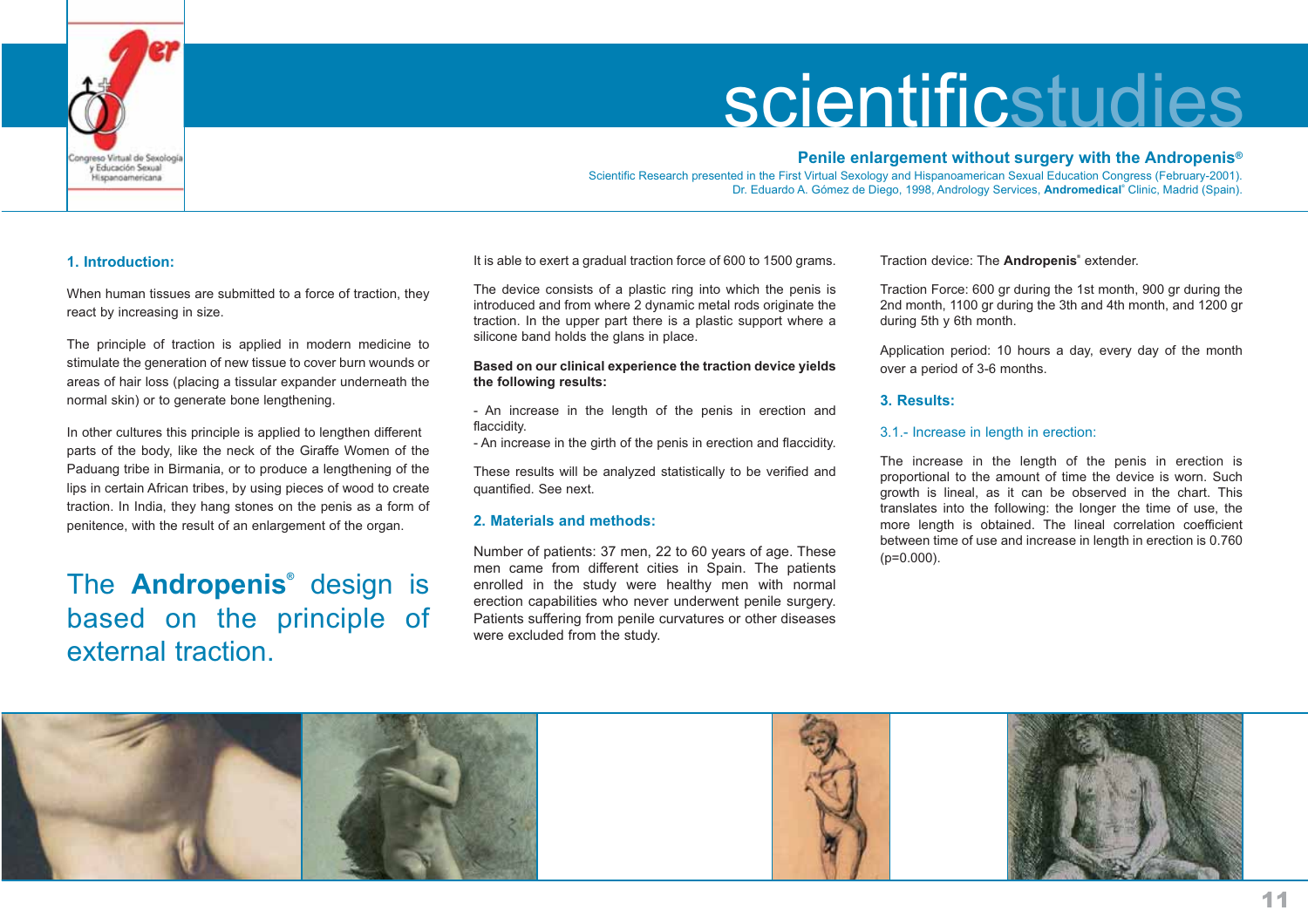## **Penile enlargement without surgery with the Andropenis®**

Scientific Research presented in the First Virtual Sexology and Hispanoamerican Sexual Education Congress (February-2001). Dr. Eduardo A. Gómez de Diego, 1998, Andrology Services, **Andromedical®** Clinic, Madrid (Spain).



Congreso Virtual de Saxología y Educación Sexual Hispanoamericana

The average length increase of the penis in erection after a month of use is 0.4726 cm. The standard deviation is 0.1329cm. The confidential interval at 95% is [0.4283 ; 0.5169]; that indicates a minimal gain in the population of 0.4283 cm/month.





Regression line is:

#### **DL erec = - 0.327 + 0.562 x t**

This calculation will allow us to estimate the increase in length of the penis in erection, based on the months of use of the device. There is a variance of 57.7% in the increment in length, which is explained by the variance in the duration of treatment (R2=0.577). The other 42.3% of variance is due to other differences which are innate to each individual and don'tdepend on the duration of treatment.

#### 3.2.- Increment in length in the flaccid state :

The increment in length in the flaccid state is not related to the time of use of the device. Said increment is linear as in thegraph shows. The longer the device is worn, the greater the increase in length. The coefficient of the linear correlation between the time of use and the increment in length in the flaccid state is 0.725 (p=0.000).

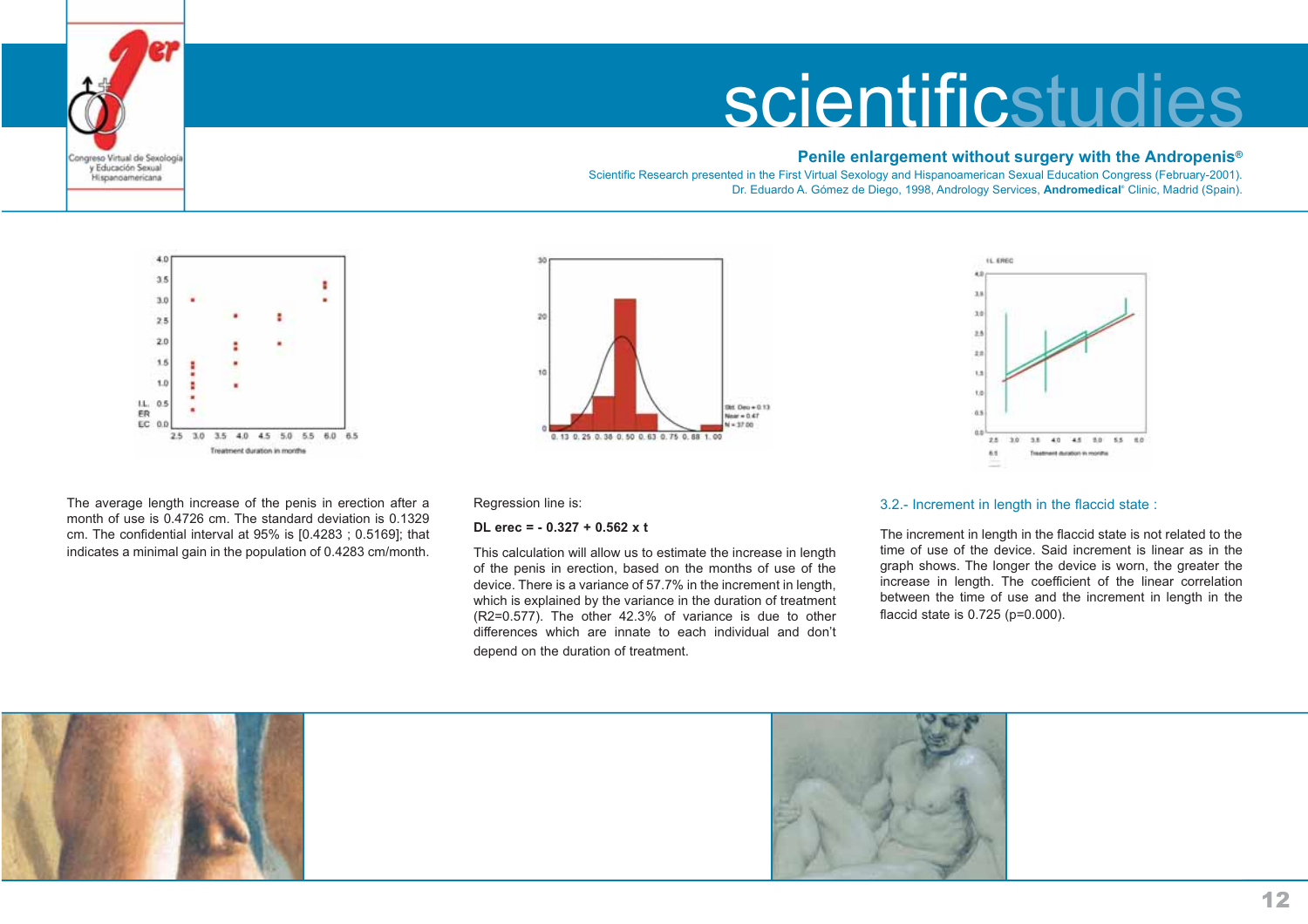## **Penile enlargement without surgery with the Andropenis®**

Scientific Research presented in the First Virtual Sexology and Hispanoamerican Sexual Education Congress (February-2001). Dr. Eduardo A. Gómez de Diego, 1998, Andrology Services, **Andromedical®** Clinic, Madrid (Spain).



Congreso Virtual de Saxología y Educación Sexual Hispanoamericana

The average monthly increment in length of the penis in the flaccid state is 0.4834 cm and the typical deviation is 0.1983 cm. The confidence interval at 95% is [0.4173; 0.5495] and indicates a minimum increase in the population of 0.4173 cm/month.



Regression line is:

#### **DL flac = - 1.300 + 0.840 x t**

This calculation allows us to estimate the length increment of the penis in the flaccid state based on the months of use of the device. There is a variance of 52.5% in the increment oflength, that can be explained on the base of the variation of the treatment duration (R2=0.525). The remaining 47.5% is due to other differences which are innate to the individual and not tobe associated with the duration of the treatment.



### 3.3.- Variability:

The variability in the length increase of the penis in erection state is different from that of the penis in flaccid state; the difference in variation is significant (p=0.003) and indicates a greater dispersion of the length increase during flaccidity than in erection.

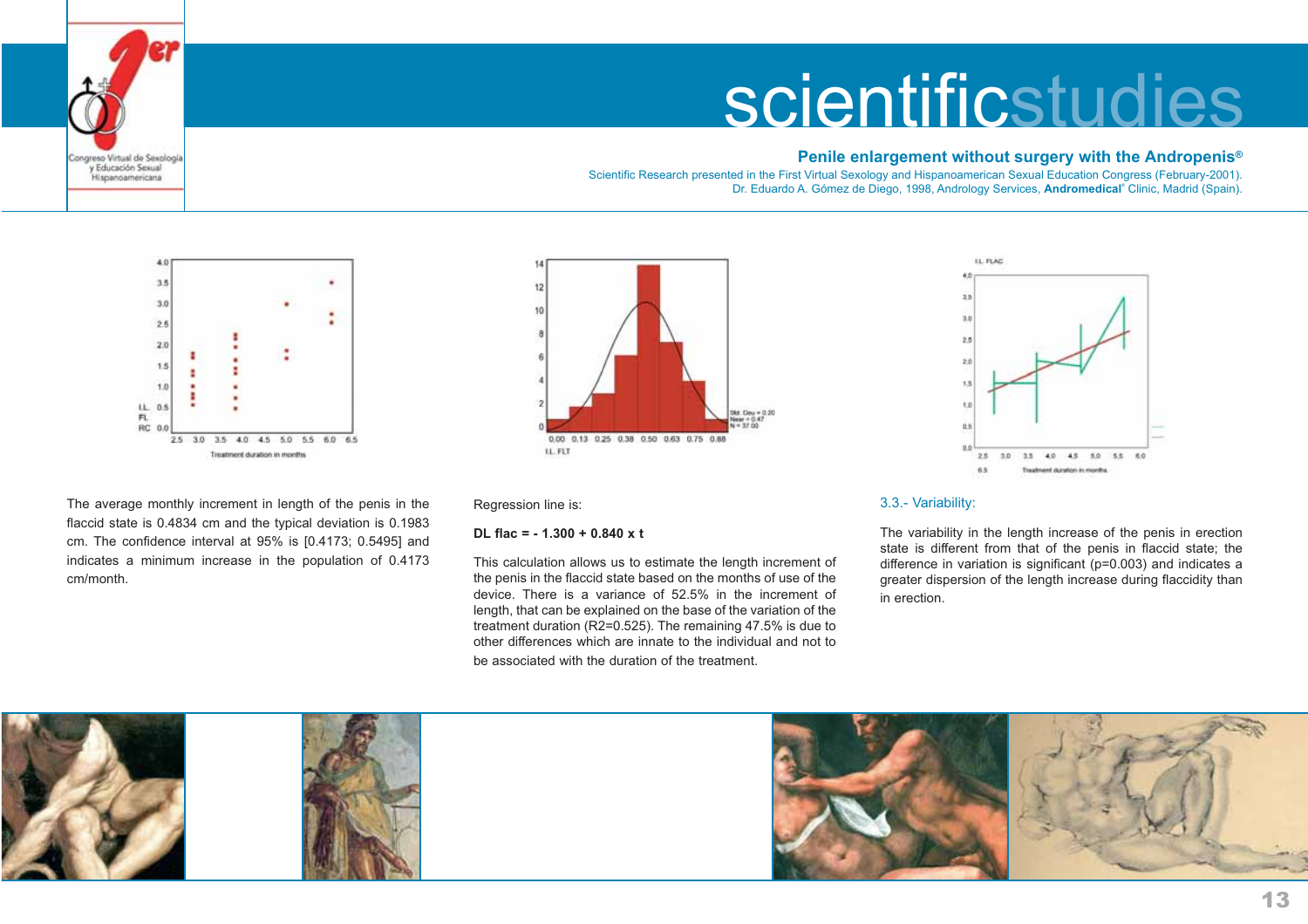

#### **Penile enlargement without surgery with the Andropenis®**

Scientific Research presented in the First Virtual Sexology and Hispanoamerican Sexual Education Congress (February-2001). Dr. Eduardo A. Gómez de Diego, 1998, Andrology Services, **Andromedical®** Clinic, Madrid (Spain).



## 3.4.- The length increment doesn't depend on the age:

As a very interesting result, the study shows that the length increment doesn't depend on the age of the patient, since the linear correlation coefficient is not significant (r=0.008, p=0.961). In other words, the patient's age doesn't affect the length increment.

#### 3.5.- Perimeter increment in erection:

areso Virtual de Sexologi y Educación Sexual Historiamericana

In erection, the average increment of the perimeter was 0.8405 cm and the typical deviation s=0.5382. The average growth of the initial perimeter was 7.1743%.The confidence interval of 95% of the studied population was 0.6111;1.0200; that shows a minimal growth increment of 0.6111 cm.

#### 3.6.- Perimeter increment in flaccid state:

The average increment of the perimeter in flaccid state was 0.8405 cm and the typical deviation s=0.6057. The average percentage of growth was 9.0741%. The confidence interval of the 95% of the studied population was 0.6386;1.0425, what shows a minimal perimeter growth increase of 0.6386 cm.

#### 3.7.- Length increase in erection state depending on use:

Dividing the studied population in four subgroups, depending on the amount of time they used the Andropenis®, we obtain the following results:

#### After three month:

The average length increment in erected state was 1.4118, obtaining an average growth of 10.5580% compared to the initial length. The confidence interval of 95% of the studied population was 1.1522;1.6713, which shows an average minimum growth of 1.1522 cm in three months. After four month:

The average length increment in erected state was 1.8462, obtaining an average growth of 14.1113% compared to the initial length. The confidence interval of 95% of the studied population was 1.5809;2.1114, which shows an average minimum growth of 1.5809 cm in four months.



After five month:

The average length increment in erected state was 2.2750, obtaining an average growth of 16.6303% compared to the initial length. The confidence interval of 95% of the studied population was 1.7656;2.784, which shows an average minimum growth of 1.7656 cm in five months.